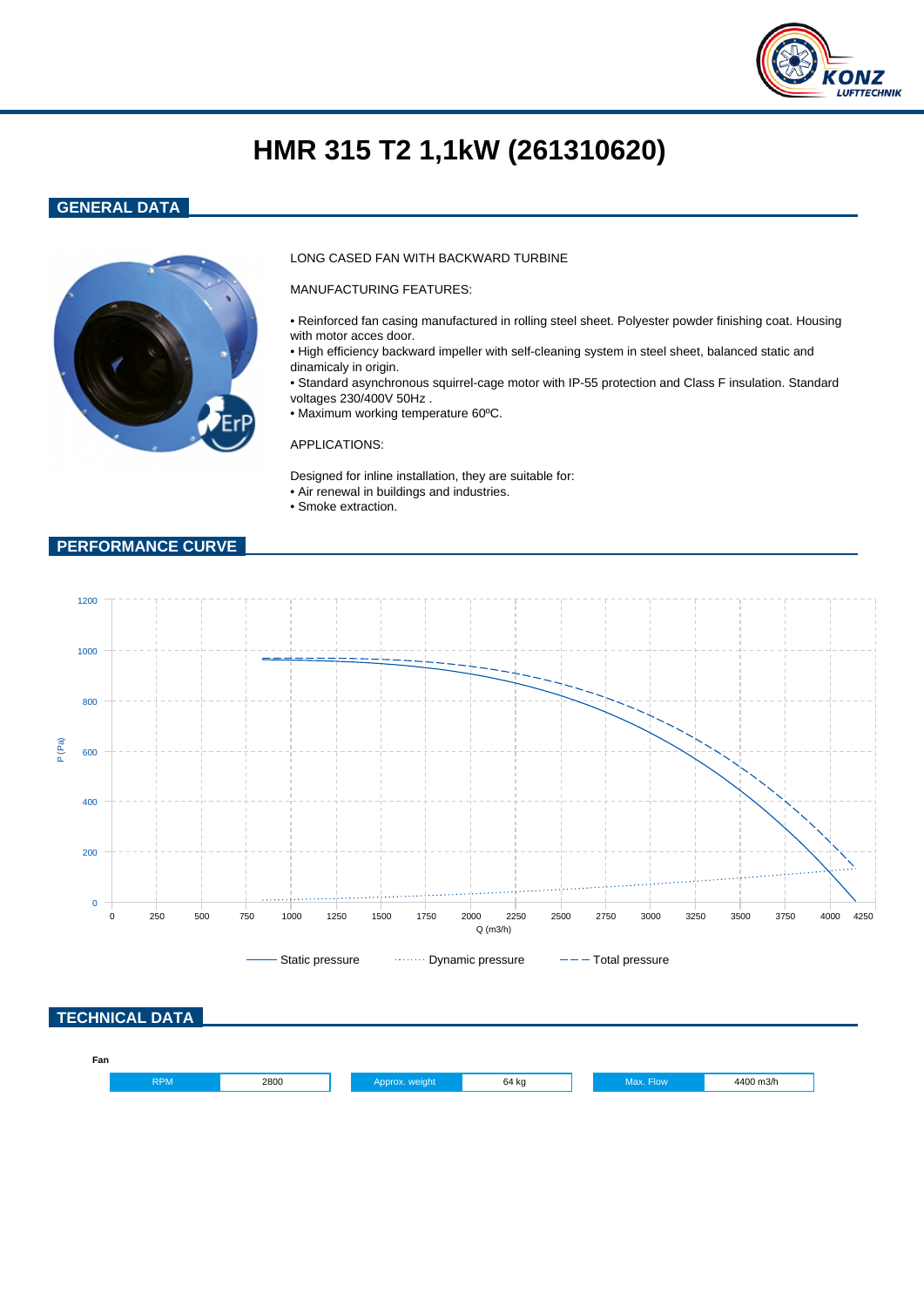

## **DIMENSIONS**





#### **Dimensions (mm)**



## **WIRING DIAGRAM**



400/690V



## **ACCESSORIES**



**SAFETY SWITCH INT 6,5 1V REF:** FX452508



**OPTIONAL MOUNTING SUPPORT PO 50 REF:** 960001656



**INLET-OUTLET PROTECTION GUARD RP 50 REF:** 960320100



**FLEXIBLE JOINT JE 45 REF:** 300719201